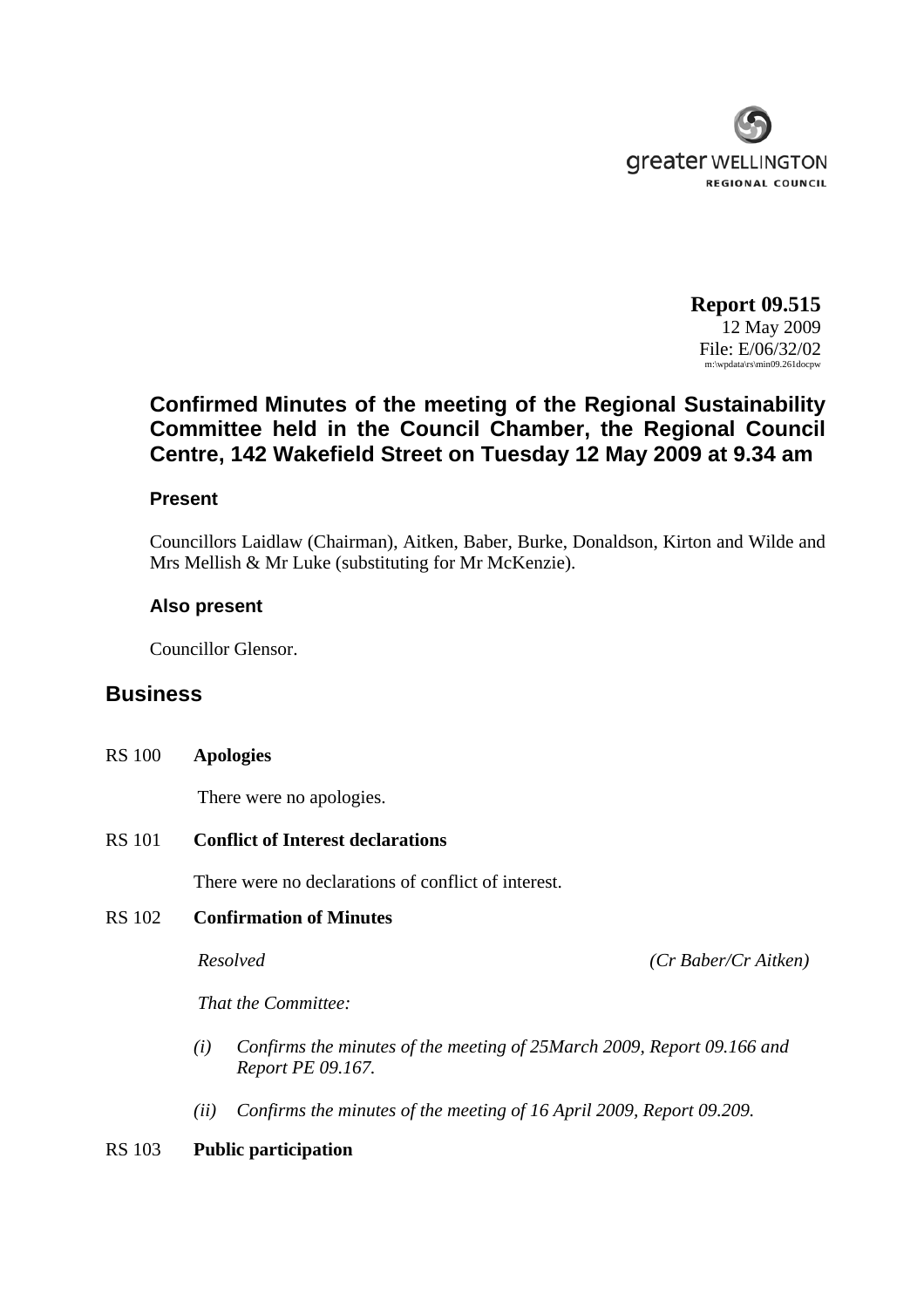No members of the public participated in the meeting**.**

#### RS 104 **Climate change response update**

#### **Report 09.262** File: CP/19/07/13

(Tabled as supplementary order paper dated 12 May 2009)

RS 106 **Regional Outdoors Programme 2009**

*Resolved (Cr Laidlaw/Cr Donaldson)*

*That the Committee:* 

- *1. Receives the report.*
- *2. Notes the content of the report.*
- *3. Approves the development process for the Regional Climate Change Response Plan, and asks the Working Group to develop a more specific plan for community engagement as the process unfolds.*

#### RS 105 **Divisional report for period ended 31 March 2009**

|    | <b>Report 09.200</b>                    | File: E/06/26/04         |
|----|-----------------------------------------|--------------------------|
|    | Resolved                                | (Cr Aitken/Cr Donaldson) |
|    | That the Committee:                     |                          |
| 1. | Receives the report.                    |                          |
| 2. | Notes the content of the report.        |                          |
|    | <b>Regional Outdoors Programme 2009</b> |                          |
|    | <b>Report 09.230</b>                    | File: PK/02/03/01        |
|    | Resolved                                | (Cr Laidlaw/Cr Aitken)   |
|    | That the Committee:                     |                          |
| Ι. | Receives the report.                    |                          |

*2. Notes the content of the report.* 

The meeting was adjourned between 10.51 am and 11.06 am for morning tea.